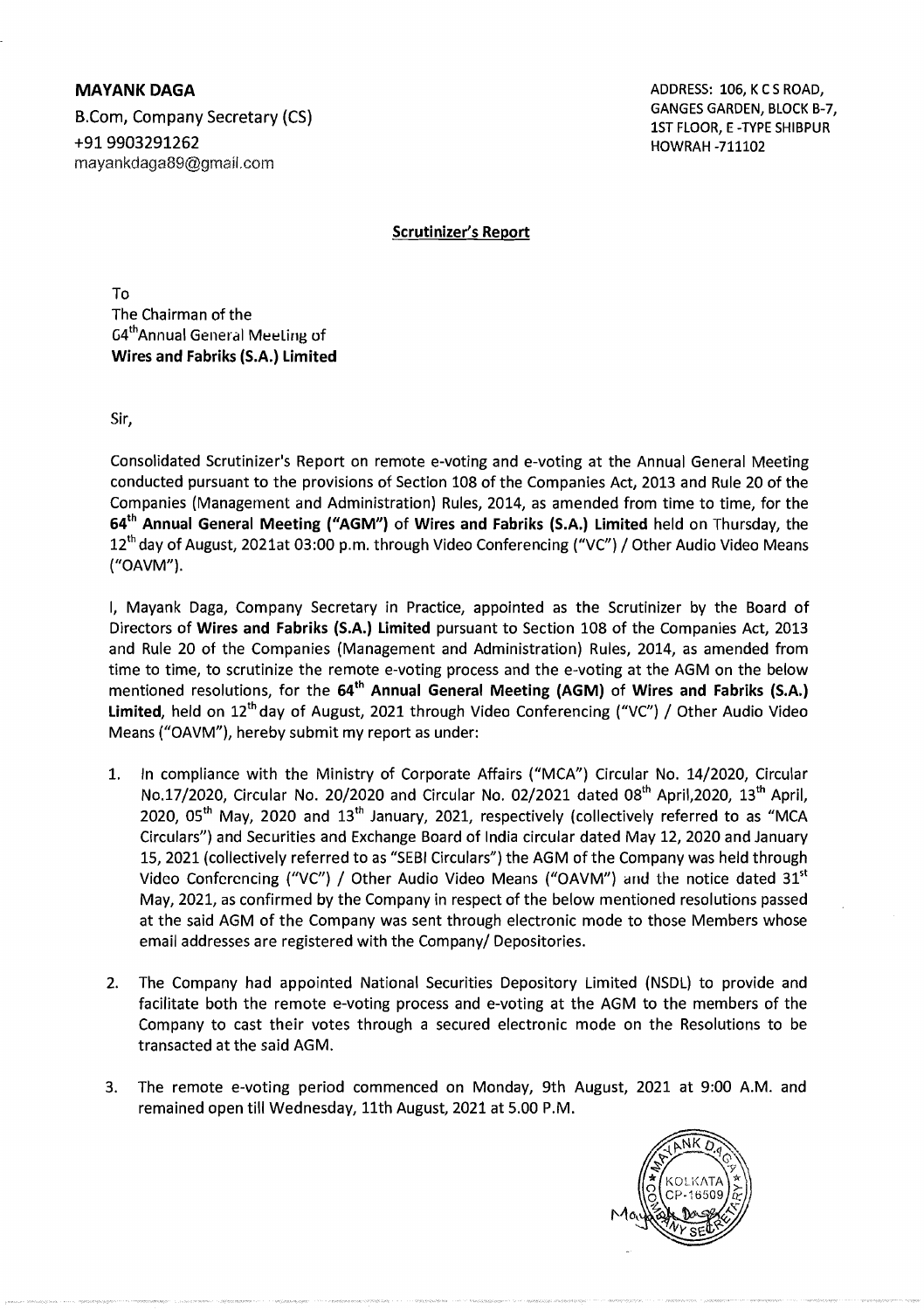- 4. The members holding shares as on the 'cut-off' date i.e. 5th August, 2021, were entitled to vote through remote e-voting system or e-voting at the AGM on the resolutions as set out in the notice of the AGM dated 31<sup>st</sup> May, 2021.
- 5. After the conclusion of the AGM and closure of e-voting at the AGM, the votes casted through e-voting at the AGM and through remote e-voting prior to the date of AGM were unblocked and downloaded from the website of the National Securities Depository Limited (https://www.evoting.nsdl.com). The same were then scrutinized and counted.
- 6. The combined result is as under:

**Resolution No.1 (Ordinary Resolution)** - Receive, consider and adopt the Audited Financial Statements of the Company for the financial year ended  $31<sup>st</sup>$  March, 2021 together with the Director's Report and the Auditor's Report thereon.

|                        | Number of<br><b>Members Voted</b> | <b>Number of Votes</b><br>cast by them | % of total number<br>of valid votes cast |
|------------------------|-----------------------------------|----------------------------------------|------------------------------------------|
| E-Voting at the AGM    |                                   | 21,383                                 | 100.00                                   |
| <b>Remote E-Voting</b> | 63                                | 22,96,571                              | 99.99                                    |
| <b>Total</b>           | 64                                | 23,17,954                              | 99.99                                    |

## (i) Voted in favour of the resolution:

### (ii) Voted against the resolution:

|                     | Number of            | Number of Votes | % of total number   |
|---------------------|----------------------|-----------------|---------------------|
|                     | <b>Members Voted</b> | cast by them    | of valid votes cast |
| E-Voting at the AGM |                      |                 | 0.00                |
| Remote E-Voting     |                      |                 | Negligible          |
| Total               |                      |                 | <b>Negligible</b>   |

#### (iii) Invalid votes:

| Total number of members whose<br>votes were declared invalid | Total number of votes cast by them |
|--------------------------------------------------------------|------------------------------------|
|                                                              |                                    |

**Resolution No. 2 (Ordinary Resolution)** - Declaration of Dividend @ Rs. 0.10 per Equity share of Rs 10/- each, fully paid up, for the year ended 31<sup>st</sup> March, 2021.

| (i) | Voted in favour of the resolution: |                 |
|-----|------------------------------------|-----------------|
|     | Number of                          | Number of Votes |

|                     | Number of<br><b>Members Voted</b> | Number of Votes<br>cast by them | % of total number<br>of valid votes cast |
|---------------------|-----------------------------------|---------------------------------|------------------------------------------|
| E-Voting at the AGM |                                   | 21,383                          | 100.00                                   |
| Remote E-Voting     | 63                                | 22,96,571                       | 99.99                                    |
| <b>Total</b>        | 64                                | 23,17,954                       | 99.99                                    |

### (ii) Voted against the resolution:

|                        | Number of<br><b>Members Voted</b> | Number of Votes<br>cast by them | % of total number<br>of valid votes cast |
|------------------------|-----------------------------------|---------------------------------|------------------------------------------|
| E-Voting at the AGM    |                                   |                                 | 0.00                                     |
| <b>Remote E-Voting</b> |                                   |                                 | Negligible                               |
| Total                  |                                   |                                 | <b>Negligible</b>                        |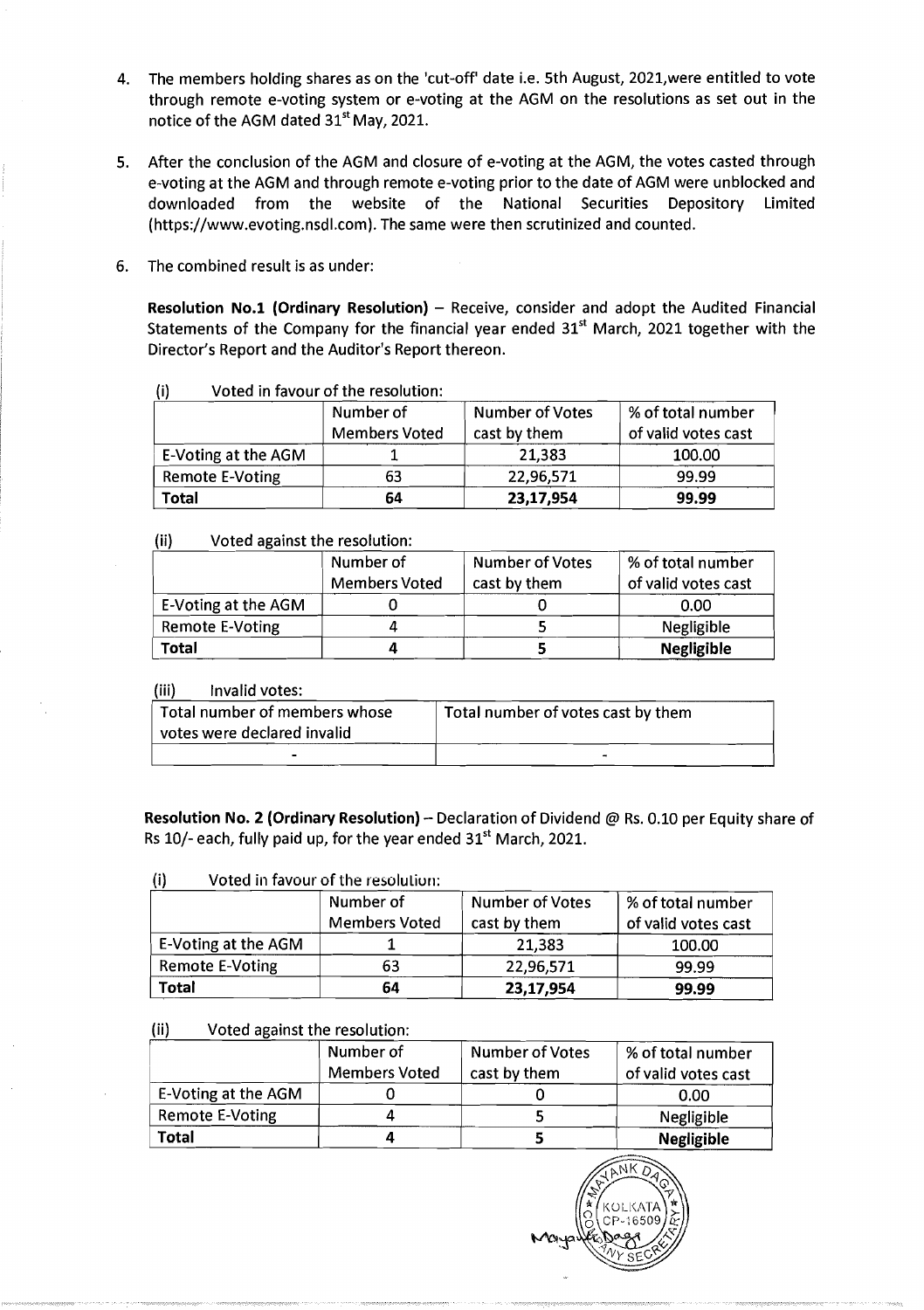## (iii) Invalid votes:

| Total number of members whose<br>votes were declared invalid | Total number of votes cast by them |
|--------------------------------------------------------------|------------------------------------|
|                                                              |                                    |

Resolution No. 3 (Ordinary Resolution) - Re-appointment of Mrs. Pranika Khaitan Rawat (DIN 07062242), who retires by rotation.

### (i) Voted in favour of the resolution:

|                     | Number of<br><b>Members Voted</b> | <b>Number of Votes</b><br>cast by them | % of total number<br>of valid votes cast |
|---------------------|-----------------------------------|----------------------------------------|------------------------------------------|
| E-Voting at the AGM |                                   | 21,383                                 | 100.00                                   |
| Remote E-Voting     | 60                                | 22,89,327                              | 99.90                                    |
| Total               | 61                                | 23,10,710                              | 99.90                                    |

## (ii) Voted against the resolution:

|                     | Number of<br><b>Members Voted</b> | <b>Number of Votes</b><br>cast by them | % of total number<br>of valid votes cast |
|---------------------|-----------------------------------|----------------------------------------|------------------------------------------|
| E-Voting at the AGM |                                   |                                        | 0.00                                     |
| Remote E-Voting     |                                   | 2,249                                  | 0.10                                     |
| Total               |                                   | 2,249                                  | 0.10                                     |

### (iii) Invalid votes:

| Total number of members whose<br>votes were declared invalid | Total number of votes cast by them |  |
|--------------------------------------------------------------|------------------------------------|--|
| -                                                            |                                    |  |

Resolution No. 4 (Special Resolution) - Re-appointment of Mr. Kishan Kumar Khaitan (DIN 00514864) with change in his designation from Chairman cum Managing Director of the Company to Executive Chairman of the Company for a period of 5 (five) years with effect from 1st April, 2022 to 31st March, 2027.

|                     | Number of<br><b>Members Voted</b> | Number of Votes<br>cast by them | % of total number<br>of valid votes cast |
|---------------------|-----------------------------------|---------------------------------|------------------------------------------|
| E-Voting at the AGM |                                   |                                 | 0.00                                     |
| Remote E-Voting     | 59                                | 22,94,202                       | 99.90                                    |
| Total               | 59                                | 22,94,202                       | 98.98                                    |

# (i) Voted in favour of the resolution:

## (ii) Voted against the resolution:

-

|                                                              | Number of<br><b>Members Voted</b> | Number of Votes<br>cast by them    | % of total number<br>of valid votes cast |
|--------------------------------------------------------------|-----------------------------------|------------------------------------|------------------------------------------|
| E-Voting at the AGM                                          |                                   | 21,383                             | 100.00                                   |
| <b>Remote E-Voting</b>                                       |                                   | 2,274                              | 0.10                                     |
| <b>Total</b>                                                 | 8                                 | 23,657                             | 1.02                                     |
| (iii)<br>Invalid votes:                                      |                                   |                                    |                                          |
| Total number of members whose<br>votes were declared invalid |                                   | Total number of votes cast by them | <b>Land Montana</b>                      |

 $\sqrt{\frac{\lambda_{\text{N}}}{\lambda_{\text{N}}}}$ I T KOLKA  $MA$ ,  $\frac{1}{9}$  CP-165  $J\lll_{\rm c}$  $\mathcal{F}_\lambda$  25,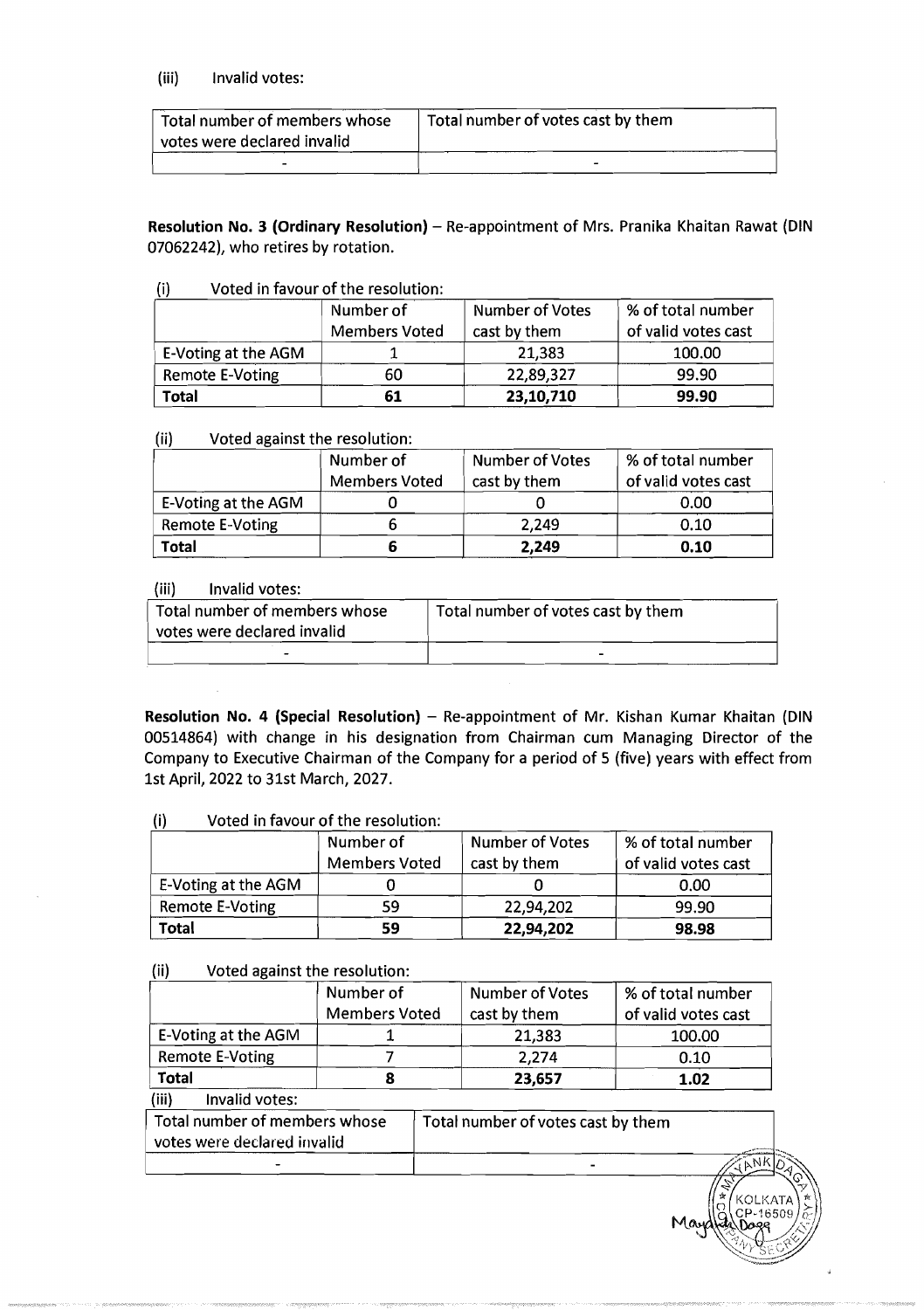**Resolution No. 5 (Special Resolution)** - Re-appointment of Mr. Mahendra Khaitan (DIN 00459612) as Managing Director for a further period of 5 (five) years with effect from 1st April, 2022 to 31st March, 2027.

## (i) Voted in favour of the resolution:

|                     | Number of            | <b>Number of Votes</b> | % of total number   |
|---------------------|----------------------|------------------------|---------------------|
|                     | <b>Members Voted</b> | cast by them           | of valid votes cast |
| E-Voting at the AGM |                      |                        | 0.00                |
| Remote E-Voting     | 60                   | 22,93,827              | 99.90               |
| Total               | 60                   | 22,93,827              | 98.98               |

### (ii) Voted against the resolution:

|                     | Number of            | Number of Votes | % of total number   |
|---------------------|----------------------|-----------------|---------------------|
|                     | <b>Members Voted</b> | cast by them    | of valid votes cast |
| E-Voting at the AGM |                      | 21 3 8 3        | 100.00              |
| Remote E-Voting     |                      | 2,249           | 0.10                |
| <b>Total</b>        |                      | 23,632          | 1.02                |

### (iii) Invalid votes:

| Total number of members whose<br>votes were declared invalid | Total number of votes cast by them |
|--------------------------------------------------------------|------------------------------------|
|                                                              |                                    |

**Resolution No. 6 (Special Resolution)** - Re-appointment of Mr. Devesh Khaitan (DIN 00820595) with change in his designation from Executive Director of the Company to Joint Managing Director of the Company for a period of 5 (five) years with effect from 1st April, 2022 to 31st March, 2027.

## (i) Voted in favour of the resolution:

|                     | Number of<br><b>Members Voted</b> | <b>Number of Votes</b><br>cast by them | % of total number<br>of valid votes cast |
|---------------------|-----------------------------------|----------------------------------------|------------------------------------------|
| E-Voting at the AGM |                                   |                                        | 0.00                                     |
| Remote E-Voting     | 60                                | 22,94,227                              | 99.90                                    |
| Total               | 60                                | 22,94,227                              | 98.98                                    |

## (ii) Voted against the resolution:

|                     | Number of            | <b>Number of Votes</b> | % of total number   |
|---------------------|----------------------|------------------------|---------------------|
|                     | <b>Members Voted</b> | cast by them           | of valid votes cast |
| E-Voting at the AGM |                      | 21,383                 | 100.00              |
| Remote E-Voting     |                      | 2,249                  | 0.10                |
| Total               |                      | 23,632                 | 1.02                |

### (iii) Invalid votes:

| Total number of members whose<br>votes were declared invalid | Total number of votes cast by them |
|--------------------------------------------------------------|------------------------------------|
|                                                              |                                    |

7. The Management of the Company is responsible to ensure compliance with the requirements of the Companies Act, 2013 and rules relating to remote e-voting and e-voting at the AGM on the resolutions contained in the notice of the AGM.